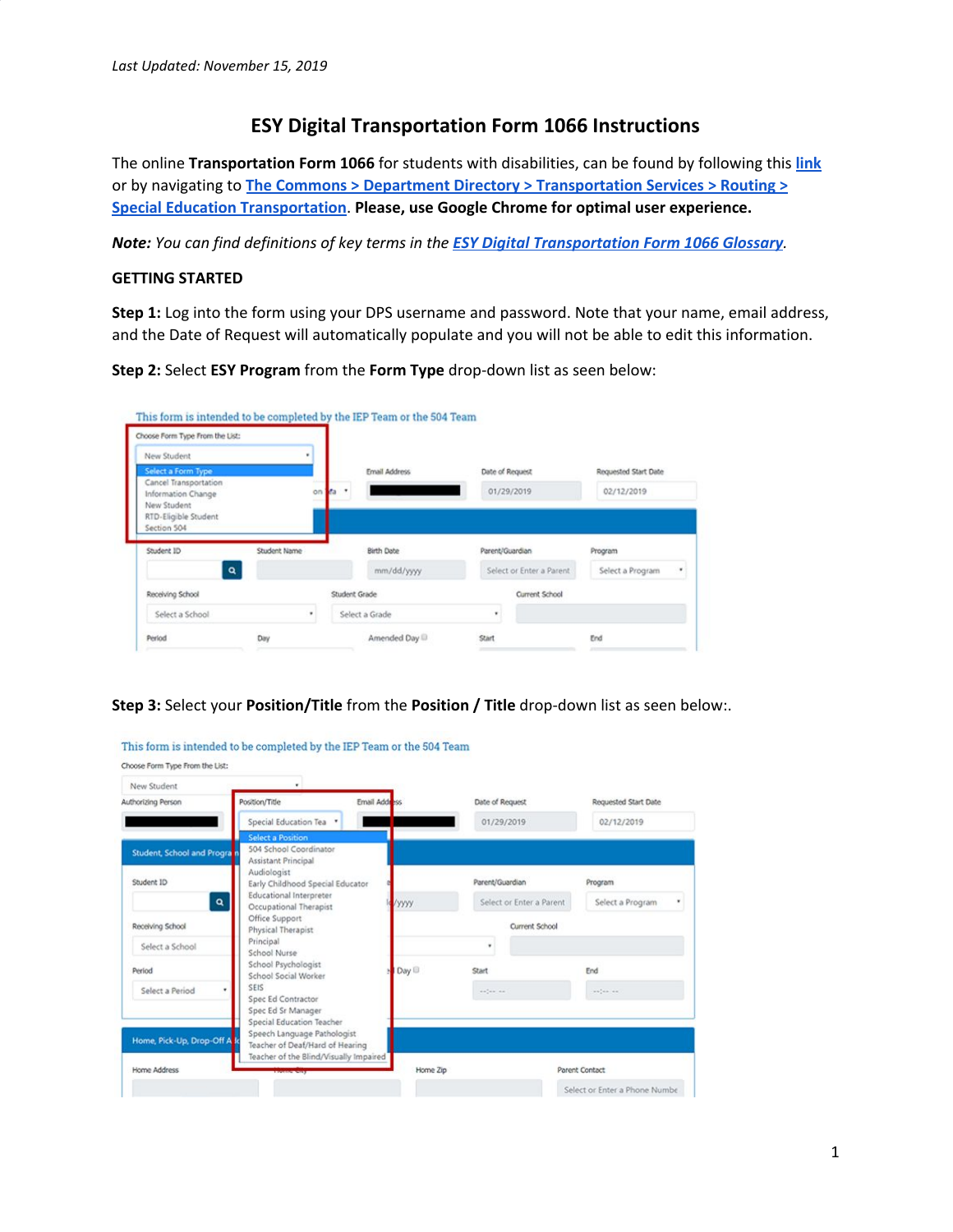**Step 4:** Select **Requested Start Date,** and enter **06/08/2020.** To ensure curb to curb transportation for your student. Submit this form by 04/10/2020. Anything submitted after this date, the student will need to go to an already existing bus stop. *No Exceptions!*

| New Student                                 |                       |               |                                 |          |                                             |     |                                                                                                                                                                                                                                                 |                     |                                                           |                     |                                  |                                       |                                   |
|---------------------------------------------|-----------------------|---------------|---------------------------------|----------|---------------------------------------------|-----|-------------------------------------------------------------------------------------------------------------------------------------------------------------------------------------------------------------------------------------------------|---------------------|-----------------------------------------------------------|---------------------|----------------------------------|---------------------------------------|-----------------------------------|
| Authorizing Person                          | Position/Title        |               | <b>Email Address</b>            |          | Date of Request                             |     |                                                                                                                                                                                                                                                 |                     | Requested Start Date                                      |                     |                                  |                                       |                                   |
|                                             | Special Education Tea |               |                                 |          | 01/29/2019                                  |     |                                                                                                                                                                                                                                                 | 02/12/2019          |                                                           |                     | $\div$ v                         |                                       |                                   |
| Student, School and Program Information     |                       |               |                                 |          |                                             |     |                                                                                                                                                                                                                                                 | February 2019 v     |                                                           |                     |                                  | $\bullet \quad \bullet \quad \bullet$ |                                   |
| Student ID<br>$\mathbf{Q}_\mathrm{c}$       | Student Name          |               | <b>Birth Date</b><br>mm/dd/yyyy |          | Parent/Guardian<br>Select or Enter a Parent |     | 10<br>17                                                                                                                                                                                                                                        | 28<br>A<br>11<br>18 | Sun Mon Tue Wed Thu<br>29<br>5<br> 12 <br>19 <sub>1</sub> | 30<br>6<br>12<br>20 | 33<br>$\overline{z}$<br>14<br>21 | Fn<br>٠<br>8<br>15<br>22              | Sat<br>$\bar{2}$<br>9<br>16<br>23 |
| Receiving School                            |                       | Student Grade |                                 |          | Current School                              |     | 24                                                                                                                                                                                                                                              |                     | $25 - 26$                                                 | 27                  | 28                               | $\mathcal{A}$                         | $\mathcal{D}$                     |
| Select a School                             | $\star$               |               | Select a Grade                  | ٠        |                                             |     |                                                                                                                                                                                                                                                 |                     |                                                           |                     |                                  |                                       |                                   |
| Period                                      | Day                   |               | Amended Day                     | Start    |                                             | End |                                                                                                                                                                                                                                                 |                     |                                                           |                     |                                  |                                       |                                   |
| Select a Period<br>۰                        | Select a Day          | ٠             |                                 | welve we |                                             |     | $\label{eq:1} \begin{split} \mathcal{L}^{\alpha}(\mathcal{L}^{\alpha}) = \mathcal{L}^{\alpha}(\mathcal{L}^{\alpha}) \quad \text{and} \quad \mathcal{L}^{\alpha}(\mathcal{L}^{\alpha}) = \mathcal{L}^{\alpha}(\mathcal{L}^{\alpha}) \end{split}$ |                     |                                                           |                     |                                  |                                       |                                   |
| Home, Pick-Up, Drop-Off Address Information |                       |               |                                 |          |                                             |     |                                                                                                                                                                                                                                                 |                     |                                                           |                     |                                  |                                       |                                   |

#### **STUDENT, SCHOOL & PROGRAM INFORMATION**

**Step 1:** Enter the student's DPS **Student ID** number. Click on the magnify glass search button to auto populate the student name, birth date, student grade, current school, and home address fields.

| Student ID<br>$\ddot{\phantom{1}}$<br>123456<br>$\mathbf{Q}$                                                 | Student Name      | <b>Birth Date</b><br>Auto Populated | Parent/Guardian<br>Select or Enter a Parent                                                                                                                                                                                                                                                                                             | Program<br>Select a Program<br>٠                                                                                                                                                                                                                                                                                                                                                                                                                                           |
|--------------------------------------------------------------------------------------------------------------|-------------------|-------------------------------------|-----------------------------------------------------------------------------------------------------------------------------------------------------------------------------------------------------------------------------------------------------------------------------------------------------------------------------------------|----------------------------------------------------------------------------------------------------------------------------------------------------------------------------------------------------------------------------------------------------------------------------------------------------------------------------------------------------------------------------------------------------------------------------------------------------------------------------|
| Receiving School<br>Select a School                                                                          | ٠                 | Student Grade<br>Select a Grade     | Current School<br><b>Auto Populated</b>                                                                                                                                                                                                                                                                                                 |                                                                                                                                                                                                                                                                                                                                                                                                                                                                            |
| Period                                                                                                       | Day               | Amended Day                         | Start                                                                                                                                                                                                                                                                                                                                   | End                                                                                                                                                                                                                                                                                                                                                                                                                                                                        |
| Select a Period                                                                                              | Select a Day<br>٠ | ٠                                   | $\begin{array}{c} \multicolumn{3}{c} {\scriptstyle \hspace*{-0.8ex} \textbf{m} \hspace*{-0.8ex} \textbf{m}}} \end{array} \begin{array}{c} \multicolumn{3}{c} {\scriptstyle \textbf{m} \hspace*{-0.8ex} \textbf{m}}} \end{array} \begin{array}{c} \multicolumn{3}{c} {\scriptstyle \textbf{m} \hspace*{-0.8ex} \textbf{m}}} \end{array}$ | $\frac{1}{2} \left( \frac{1}{2} \right) \left( \frac{1}{2} \right) \left( \frac{1}{2} \right) \left( \frac{1}{2} \right) \left( \frac{1}{2} \right) \left( \frac{1}{2} \right) \left( \frac{1}{2} \right) \left( \frac{1}{2} \right) \left( \frac{1}{2} \right) \left( \frac{1}{2} \right) \left( \frac{1}{2} \right) \left( \frac{1}{2} \right) \left( \frac{1}{2} \right) \left( \frac{1}{2} \right) \left( \frac{1}{2} \right) \left( \frac{1}{2} \right) \left( \frac$ |
|                                                                                                              |                   |                                     |                                                                                                                                                                                                                                                                                                                                         |                                                                                                                                                                                                                                                                                                                                                                                                                                                                            |
|                                                                                                              | Home City         | Home Zip                            |                                                                                                                                                                                                                                                                                                                                         | Parent Contact                                                                                                                                                                                                                                                                                                                                                                                                                                                             |
|                                                                                                              |                   | <b>Auto Populated</b>               |                                                                                                                                                                                                                                                                                                                                         | Select or Enter a Phone Numbe                                                                                                                                                                                                                                                                                                                                                                                                                                              |
|                                                                                                              | Pick Up Address   | Pick Up City                        | Pick Up Zip                                                                                                                                                                                                                                                                                                                             | Pick Up Phone                                                                                                                                                                                                                                                                                                                                                                                                                                                              |
| Same as Home<br>٠                                                                                            |                   |                                     |                                                                                                                                                                                                                                                                                                                                         |                                                                                                                                                                                                                                                                                                                                                                                                                                                                            |
| Home, Pick-Up, Drop-Off Address Information<br>Home Address<br>Pick Up Address Type<br>Drop Off Address Type | Drop Off Address  | Drop Off City                       | Drop Off Zip                                                                                                                                                                                                                                                                                                                            | Drop Off Phone                                                                                                                                                                                                                                                                                                                                                                                                                                                             |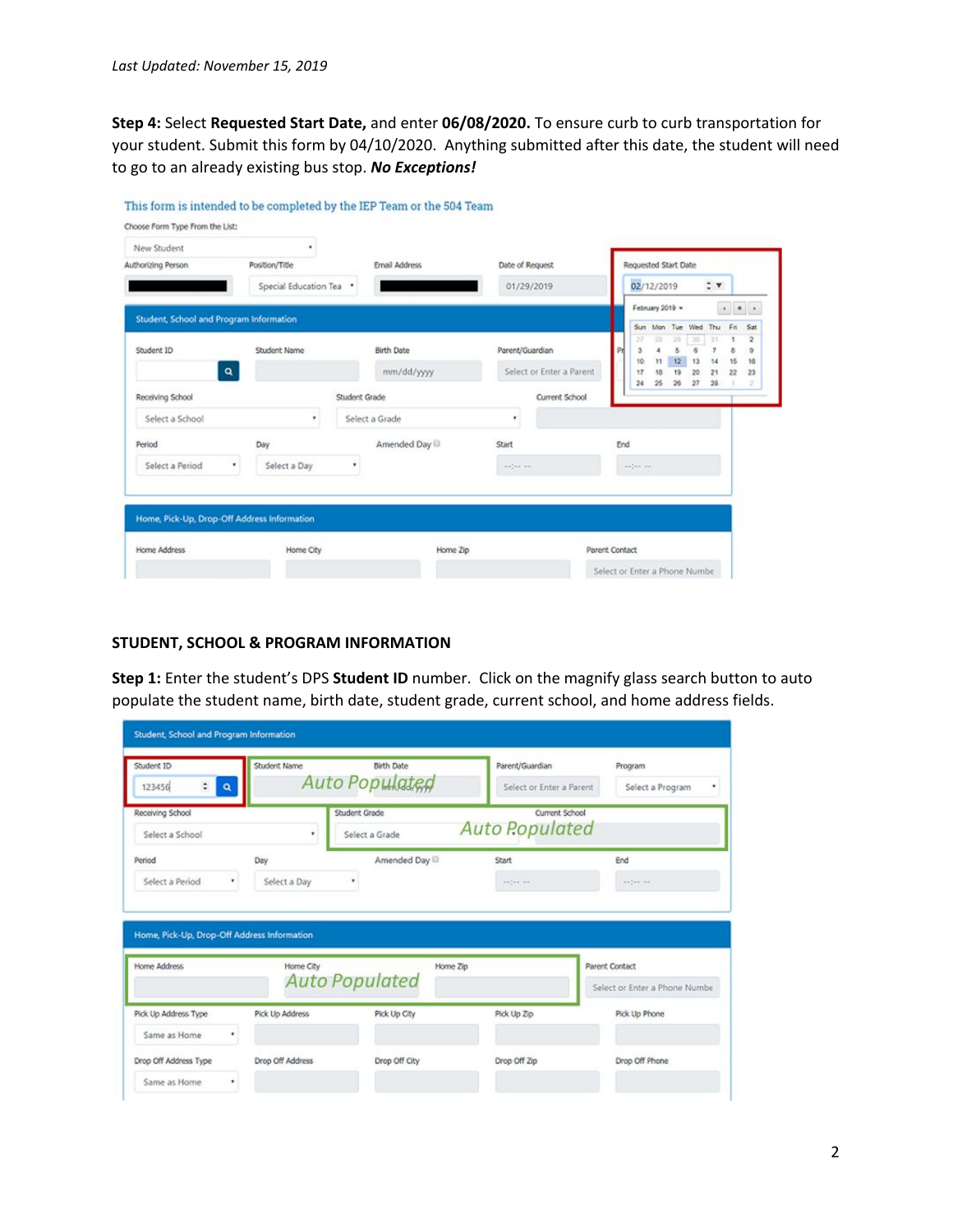**Step 2:** Select the main **Parent/Guardian** contact from the drop-down list. If the main parent/guardian does not appear in the drop-down list, you can enter his/her name manually.

| Student ID       | Student Name      | <b>Birth Date</b> | Parent/Guardian              | Program                                     |
|------------------|-------------------|-------------------|------------------------------|---------------------------------------------|
| a<br>ı           |                   |                   | Select or Enter a Par        | Select a Program                            |
| Receiving School |                   | Student Grade     |                              |                                             |
| Select a School  | ٠                 |                   |                              |                                             |
| Period           | Day               | Amended Day       | Start                        | End                                         |
| Select a Period  | Select a Day<br>٠ | ٠                 | $\alpha=\alpha+\alpha$ , and | $\alpha\alpha^2_{\perp}$ and $\alpha\alpha$ |

**Step 3:** Select **N/C** (non-center) from the **Program** drop-down list.

| Student ID                                  | Student Name    | <b>Birth Date</b> | Parent/Guardian       | Program                                               |
|---------------------------------------------|-----------------|-------------------|-----------------------|-------------------------------------------------------|
| ۰                                           |                 |                   | Select or Enter a Par | Select a Program<br>۰<br>Select a Program             |
| Receiving School<br>Select a School         |                 | Student Grade     | Current School<br>٠   | 18-21 Programming<br>504                              |
| Period                                      | Day             | Amended Day       | Start                 | 504 Temp<br>AN<br>AN-Inter                            |
| Select a Period<br>۰                        | Select a Day    | ٠                 | anten en              | AN-Prim<br>Aut/MI<br>Aut/MI - ECE                     |
| Home, Pick-Up, Drop-Off Address Information |                 |                   |                       | Aut/MI - Int<br>Aut/MI - K-S<br>Aut/MI - Pri          |
| Home Address                                | Home City       | Home Zip          |                       | Cross Categorical<br>DHH ECE-5<br>Parent Li<br>DHH MM |
| Pick Up Address Type                        | Pick Up Address | Pick Up City      | Pick Up Zip           | Sele<br>ECE 3 MM<br>ECE 3-4 Year Old<br>ECE 4 MM      |
| Same as Home<br>٠                           |                 |                   |                       | ECE Head MM                                           |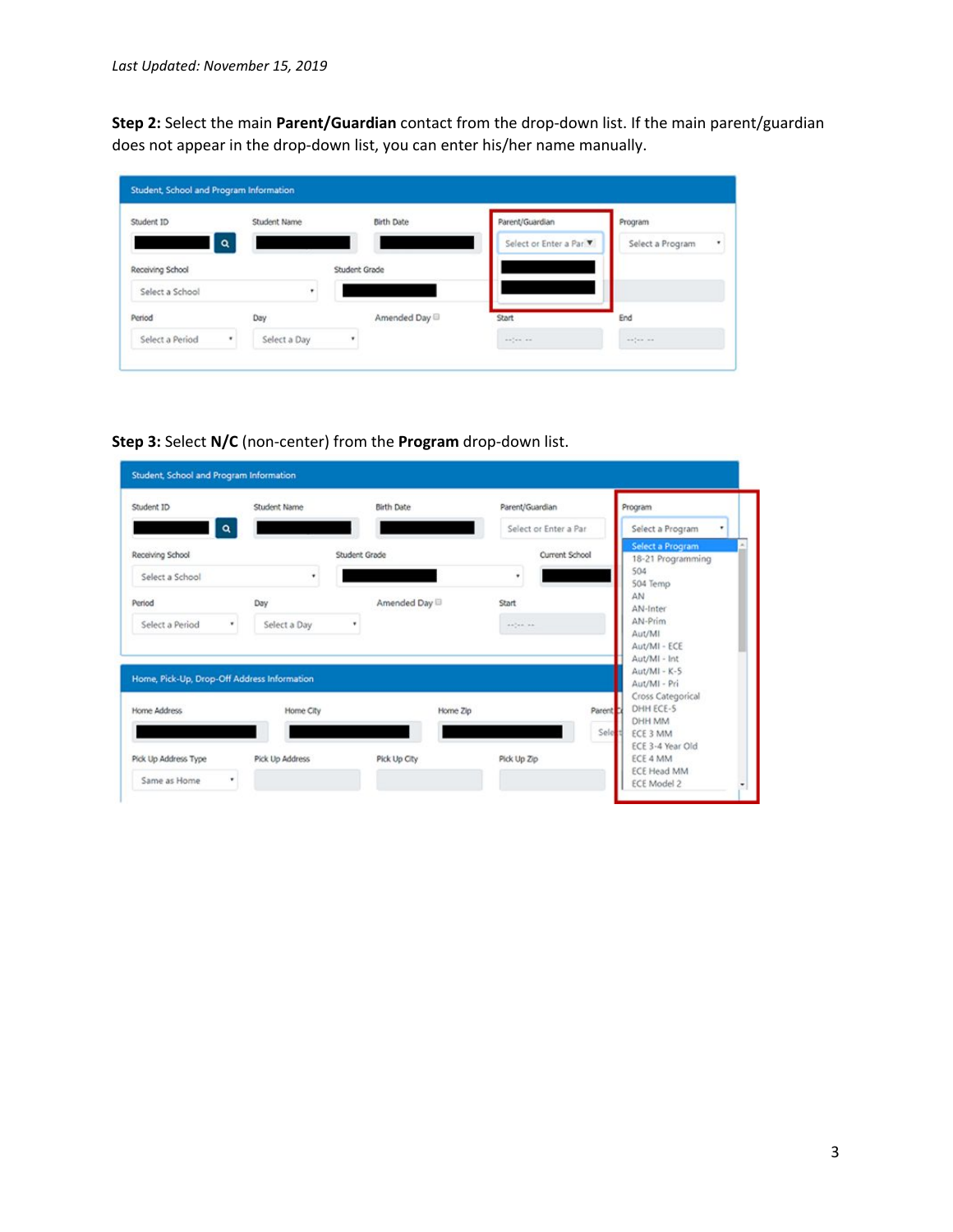| Student Name<br>Student ID<br>Q                      |              | Birth Date<br>Parent/Guardian |              | Program<br>Select or Enter a Par<br>Select a Program                                                                                                                            |
|------------------------------------------------------|--------------|-------------------------------|--------------|---------------------------------------------------------------------------------------------------------------------------------------------------------------------------------|
| Receiving School                                     | Student Gode |                               |              | Current School                                                                                                                                                                  |
| Select a School                                      | ٠            |                               | ٠            |                                                                                                                                                                                 |
| <b>Select a School</b>                               |              | Amended Day                   | Start        | End                                                                                                                                                                             |
| 5280 High School<br>9th Grade Academy                |              |                               |              |                                                                                                                                                                                 |
| Abraham Lincoln High School                          |              |                               | exter as     | $\frac{1}{2} \left( \frac{1}{2} \right) \left( \frac{1}{2} \right) \left( \frac{1}{2} \right) \left( \frac{1}{2} \right) \left( \frac{1}{2} \right) \left( \frac{1}{2} \right)$ |
| Academia Ana Marie Sandoval                          |              |                               |              |                                                                                                                                                                                 |
| Academy 360                                          |              |                               |              |                                                                                                                                                                                 |
| Academy of Urban Learning                            |              |                               |              |                                                                                                                                                                                 |
| ACE Community Challenge School                       |              |                               |              |                                                                                                                                                                                 |
| Anchor Center                                        |              |                               |              |                                                                                                                                                                                 |
| Archive School                                       |              | Home Zip                      |              | Parent Contact                                                                                                                                                                  |
| Asbury Elementary School                             |              |                               |              |                                                                                                                                                                                 |
| ASCENT                                               |              |                               |              | Select or Enter a Phone Nun                                                                                                                                                     |
| Ashley Elementary School<br>Barnum Elementary School |              |                               |              |                                                                                                                                                                                 |
| Barrett - AN                                         |              | Pick Up City                  | Pick Up Zip  | Pick Up Phone                                                                                                                                                                   |
| Barrett Elementary School                            |              |                               |              |                                                                                                                                                                                 |
| Beach Court Elementary School                        |              |                               |              |                                                                                                                                                                                 |
|                                                      |              | Drop Off City                 | Drop Off Zip | Drop Off Phone                                                                                                                                                                  |
| Bear Valley International                            |              |                               |              |                                                                                                                                                                                 |

**Step 4:** Select **ESY School** from the **Receiving School** drop-down list.

**Step 5:** Select **Full** in the **Period** drop-down list.

|                                                 |              |               | Select or Enter a Par | Select a Program<br>۰                                         |
|-------------------------------------------------|--------------|---------------|-----------------------|---------------------------------------------------------------|
| Receiving School<br>Select a School             | ٠            | Student Grade | Current School<br>٠   |                                                               |
| Period                                          | Day          | Amended Day   | Start                 | End<br>Fill out only if student is on an amended day schedule |
| Select a Period<br><b>Select a Period</b><br>AM | Select a Day |               |                       |                                                               |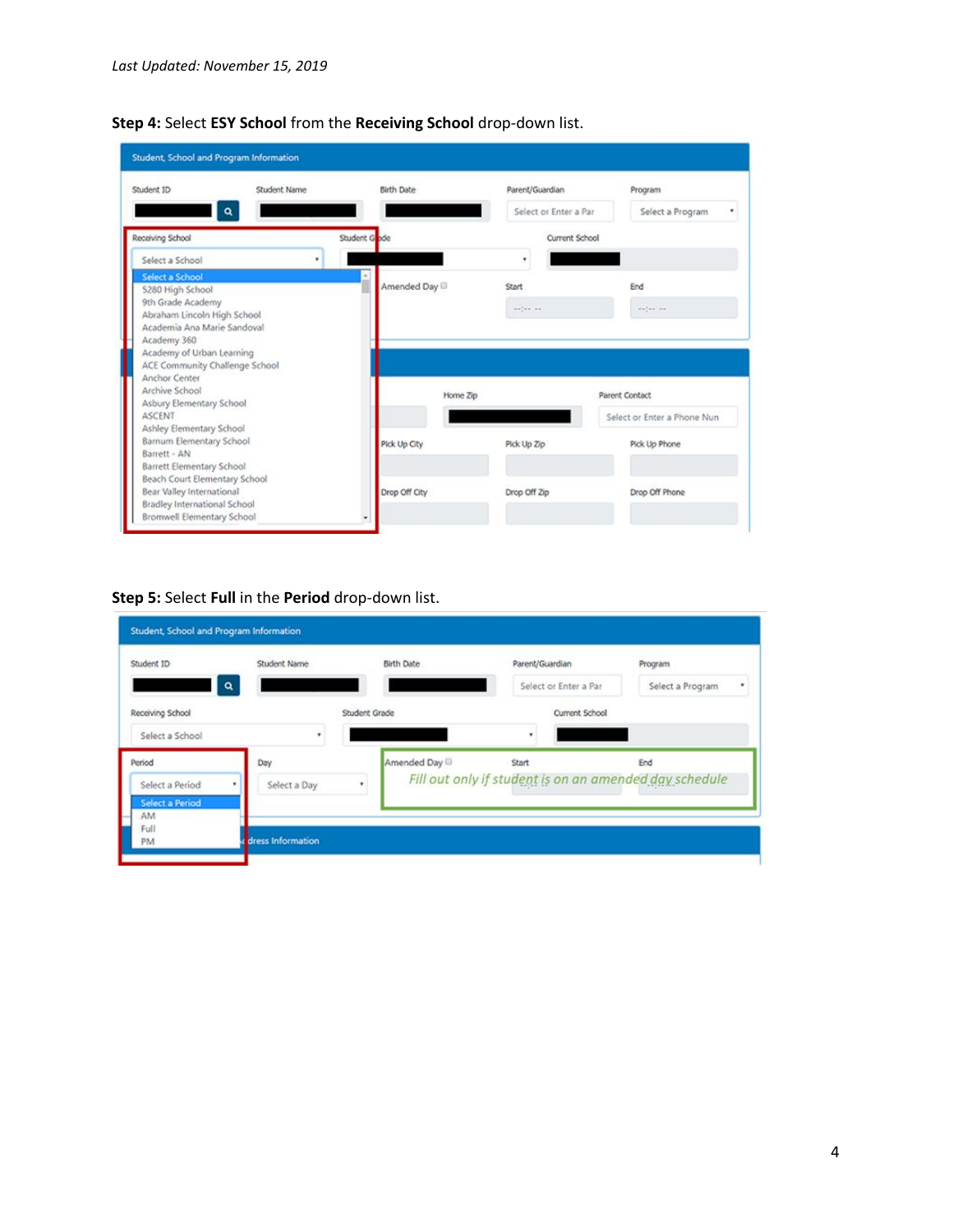**Step 6:** Select **M-F** in the **Day** drop-down list.

| Student ID                                    | Student Name              | <b>Birth Date</b> | Parent/Guardian       | Program                                       |
|-----------------------------------------------|---------------------------|-------------------|-----------------------|-----------------------------------------------|
| Q                                             |                           |                   | Select or Enter a Par | Select a Program<br>٠                         |
| Receiving School                              |                           | Student Grade     | Current School        |                                               |
| Select a School                               | ٠                         |                   | ٠                     |                                               |
| Period                                        | Day                       | Amended Day       | Start                 | End                                           |
| Select a Period                               | ٠<br>Select a Day         | ٠                 | ander an              | $\alpha=\frac{1}{2}$ and $\alpha=\frac{1}{2}$ |
|                                               | Select a Day<br>M         | ×.                |                       |                                               |
|                                               |                           |                   |                       |                                               |
|                                               | M.T<br>M.T.F              |                   |                       |                                               |
| Home, Pick-Up, Drop-Off Ad in<br>Home Address | M.T.Th<br>M.T.Th.F<br>M.W | Home Zip          |                       | Parent Contact                                |
|                                               | $M-W$<br>M,W.Th           |                   |                       | Select or Enter a Phone Nun                   |
| Pick Up Address Type                          | M.W.Th.F                  | Pick Up City      | Pick Up Zip           | Pick Up Phone                                 |
| Same as Home                                  | M.W.F<br>M.Th<br>۰.       |                   |                       |                                               |
| Drop Off Address Type                         | $M-Th$<br>$M-F$           | Drop Off City     | Drop Off Zip          | Drop Off Phone                                |

# **HOME, PICK-UP AND DROP-OFF INFORMATION**

*Note: The student's home address fields auto populated when you entered the student ID number in the "Student, School & Program Information" section of the form.*

| Student ID<br>$\ddot{\cdot}$<br>123456<br>$\mathbf{Q}$ | Student Name    | <b>Birth Date</b><br>Auto Populated | Parent/Guardian<br>Select or Enter a Parent | Program<br>Select a Program   |
|--------------------------------------------------------|-----------------|-------------------------------------|---------------------------------------------|-------------------------------|
| Receiving School<br>Select a School                    | ٠               | Student Grade<br>Select a Grade     | Current School<br><b>Auto Populated</b>     |                               |
| Period                                                 | Day             | Amended Day                         | Start                                       | End                           |
| Select a Period<br>٠                                   | Select a Day    | ٠                                   | notes an                                    | $\cdots \cdots \cdots$        |
| Home, Pick-Up, Drop-Off Address Information            |                 |                                     |                                             |                               |
| Home Address                                           | Home City       | Home Zip                            |                                             | Parent Contact                |
|                                                        |                 | <b>Auto Populated</b>               |                                             |                               |
|                                                        | Pick Up Address | Pick Up City                        | Pick Up Zip                                 | Pick Up Phone                 |
| Pick Up Address Type<br>Same as Home<br>٠              |                 |                                     |                                             | Select or Enter a Phone Numbe |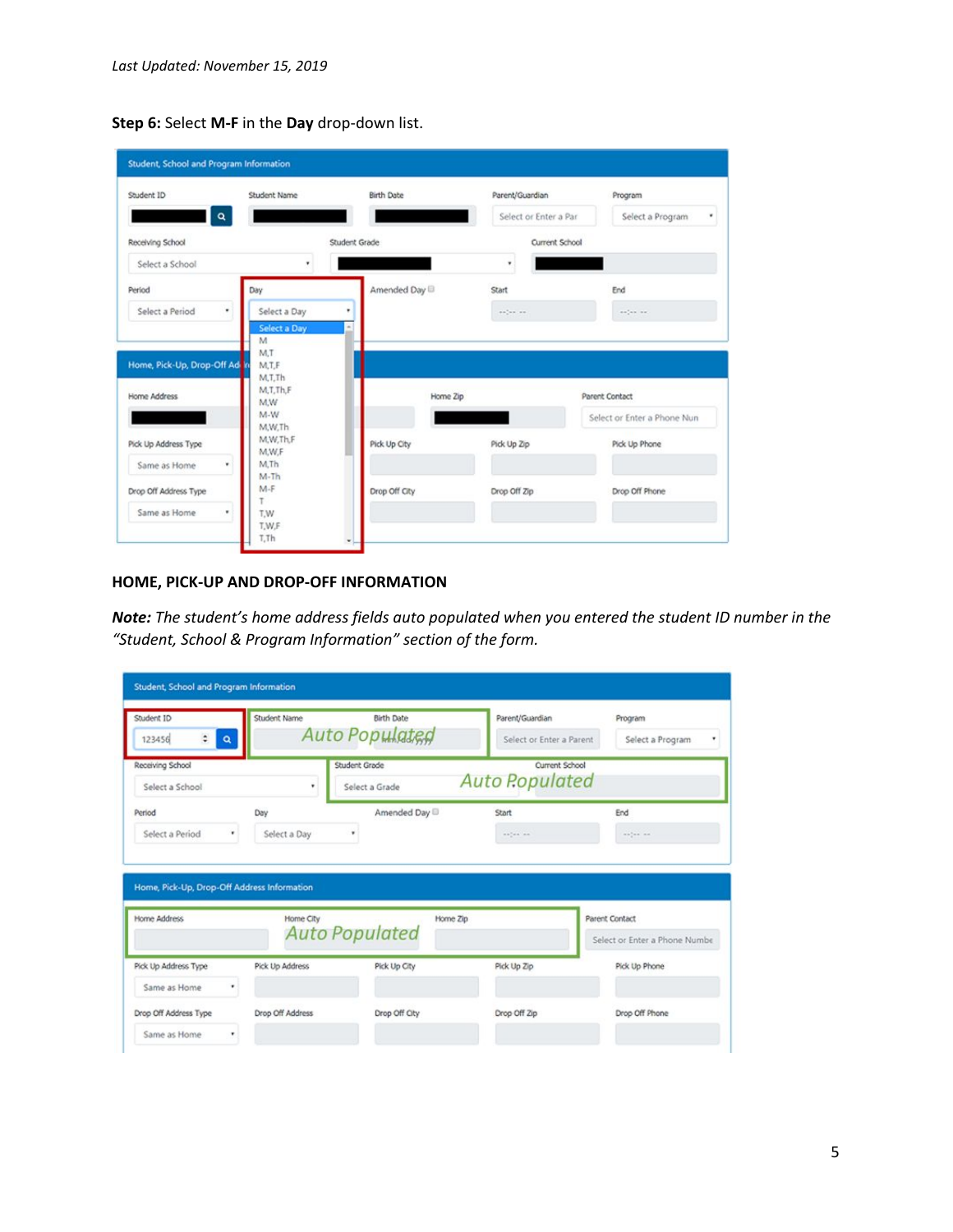**Step 1:** Select the best **Parent/Guardian Contact** phone number for transportation notifications from the drop-down list. If the best parent/guardian contact number does not appear on the drop-down list, you can enter it manually. *Please remember to ask the parent/guardian to update their phone number with the school if it is not listed in the drop-down list.*

| Home Address          | Home City        |               | Home Zip     | Parent Contact                |
|-----------------------|------------------|---------------|--------------|-------------------------------|
|                       |                  |               |              | Select or Enter a Phone Nun V |
| Pick Up Address Type  | Pick Up Address  | Pick Up City  | Pick Up Zip  |                               |
| Same as Home<br>٠     |                  |               |              |                               |
| Drop Off Address Type | Drop Off Address | Drop Off City | Drop Off Zip |                               |
| Same as Home          |                  |               |              |                               |

**Step 2:** Provide **Pick-Up Address** information, if different from the home address. If that is the case, select the address type from drop-down list where the student will be picked up at the start of the day..

| Home Address                                                          | Home City        |               | Home Zip     | Parent Contact |
|-----------------------------------------------------------------------|------------------|---------------|--------------|----------------|
| Pick Up Address Type<br>$\bullet$                                     | Pick Up Address  | Pick Up City  | Pick Up Zip  | Pick Up Phone  |
| Same as Home<br>Select an Address Type<br>Day Care Center<br>Facility | Drop Off Address | Drop Off City | Drop Off Zip | Drop Off Phone |

**Step 3:** Provide **Drop-Off Address** information, if different from the home address. If that is the case, select the address type from drop-down list where the student will be dropped off at the end of the day.

| Pick Up Address Type                                                 |                  |               |              |                |
|----------------------------------------------------------------------|------------------|---------------|--------------|----------------|
| Same as Home                                                         | Pick Up Address  | Pick Up City  | Pick Up Zip  | Pick Up Phone  |
| Drop Off Address Type<br>Same as Home<br>٠<br>Select an Address Type | Drop Off Address | Drop Off City | Drop Off Zip | Drop Off Phone |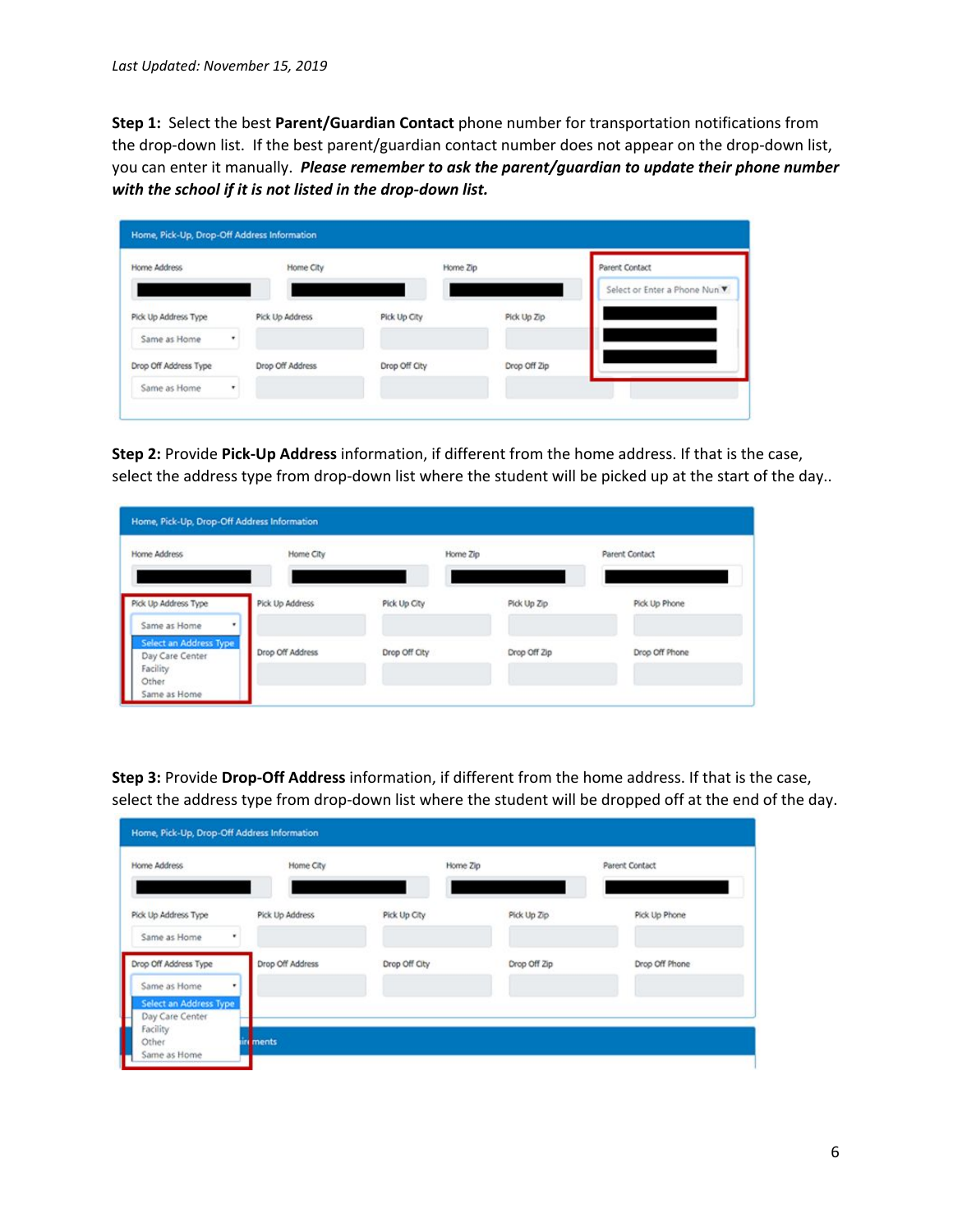### **ASSIST & EQUIPMENT REQUIREMENTS**

**Step 1:** Select from the drop-down list in **Assist 1** if the student **CAN be Left Unattended** or **CANNOT be Left Unattended**. **This is a mandatory field.**

| Assist 1                                               | Assist 2            | Assist 3            |   | Assist 4            |   |
|--------------------------------------------------------|---------------------|---------------------|---|---------------------|---|
| Select an Assist<br>٠                                  | Select an Assist    | Select an Assist    | ٠ | Select an Assist    | ٠ |
| <b>Select an Assist</b><br>74 - Can be Left Unattended | Equipment 2         | Equipment 3         |   | Equipment 4         |   |
| 75 - CANNOT be Left Unattended<br>зетест ап сдартнент  | Select an Equipment | Select an Equipment | ٠ | Select an Equipment | ٠ |

**Step 2:** Provide all applicable **Assist** information by selecting the corresponding item from the drop-down list in "Assist 2", "Assist 3", and "Assist 4".

| Assist 1                                 | Assist 2                                                                                            | Assist 1          | Assist 4            |   |
|------------------------------------------|-----------------------------------------------------------------------------------------------------|-------------------|---------------------|---|
| Select an Assist<br>٠                    | Select an Assist<br>٠                                                                               | Select an Assist  | Select an Assist    | ٠ |
| Equipment 1                              | <b>Select an Assist</b><br>70 - Allergies                                                           | $3m$ and 3        | Equipment 4         |   |
| Select an Equipment                      | 71 - Ambulatory Asst at Bus Stop<br>72 - Asthma<br>73 - Behavioral Management<br>76 - Diabetes      | ct an Equipment   | Select an Equipment | ٠ |
| Documents and Additional Information     | 77 - Hearing Aids<br>78 - Hearing Impaired<br>79 - Hemophilliac                                     |                   |                     |   |
| <b>E</b> Health Care Plan                | 80 - Non-Verbal                                                                                     | thevior Mgt. Plan | S04 Plan            |   |
| mm/dd/yyyy                               | 81 - Reg Orthopedic Asst at Bus Stop<br>82 - Required Orthopedic Device ex W/C <sup>n</sup> dd/yyyy |                   | mm/dd/yyyy          |   |
| 91EP                                     | 83 - Runner                                                                                         |                   |                     |   |
| mm/dd/yyyy                               | 84 - Seizures<br>85 - Sensory Aids                                                                  |                   |                     |   |
| Explanation for Extenuating Circumstance | 86 - Vision Impaired<br>DNR - Do Not Resuscitate                                                    | <b>hts</b>        |                     |   |

.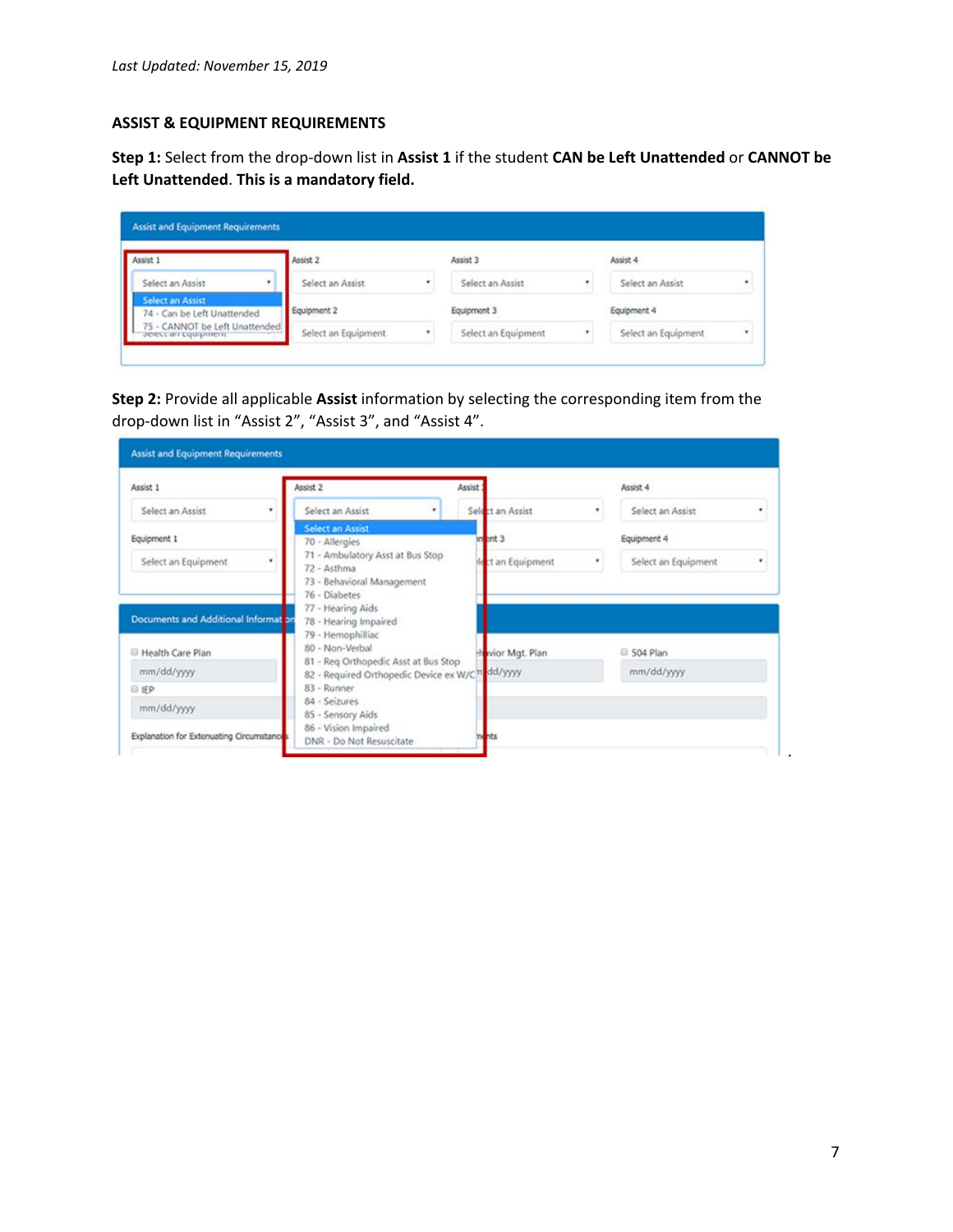If the student has more than 4 assist requirements, enter the additional assist information in the "Comments" box at the bottom of the form.

| Assist 1                                  | Assist 2                 | Assist 3                 |   | Assist 4            |   |
|-------------------------------------------|--------------------------|--------------------------|---|---------------------|---|
| Select an Assist                          | Select an Assist<br>٠    | Select an Assist         | ٠ | Select an Assist    |   |
| Equipment 1                               | Equipment 2              | Equipment 3              |   | Equipment 4         |   |
| Select an Equipment                       | Select an Equipment<br>٠ | Select an Equipment<br>٠ | ٠ | Select an Equipment | ٠ |
| Documents and Additional Information      |                          |                          |   |                     |   |
|                                           | Safety Plan              | Behavior Mgt. Plan       |   | S04 Plan            |   |
| mm/dd/yyyy                                | mm/dd/yyyy               | mm/dd/yyyy               |   | mm/dd/yyyy          |   |
| Health Care Plan<br>015P                  |                          |                          |   |                     |   |
| mm/dd/yyyy                                |                          |                          |   |                     |   |
| Explanation for Extenuating Circumstances |                          | Comments                 |   |                     |   |

**Step 3:** Select all required **Equipment** for transporting the student from the drop-down list. *IMPORTANT: If the student requires a wheelchair, please note this in the "Equipment 1" field.*

| Assist 1                                 | Assist 2              |                    | Assist 3         |                                                  | Assist 4            |   |
|------------------------------------------|-----------------------|--------------------|------------------|--------------------------------------------------|---------------------|---|
| Select an Assist<br>$\mathbf v$          | Select an Assist<br>۳ |                    | Select an Assist | ۷                                                | Select an Assist    |   |
| Equipment 1                              | Equipment 2           |                    | Equipment 3      |                                                  | Equipment 4         |   |
| Select an Equipment<br>۰                 | Select an Equipment   | ۷                  |                  | Select an Equipment<br>$\boldsymbol{\mathrm{v}}$ | Select an Equipment | ۷ |
| Select an Equipment                      |                       |                    |                  |                                                  |                     |   |
| <b>WCE - Wheelchair Electric</b>         |                       |                    |                  |                                                  |                     |   |
| WCM - Wheelchair Manual                  |                       |                    |                  |                                                  |                     |   |
| WCS - Wheelchair Scooter<br>BRC - Braces | al ion                |                    |                  |                                                  |                     |   |
| CANE - Cane                              |                       |                    |                  |                                                  |                     |   |
| CLIV - Central Line IV                   | fety Plan             | Behavior Mgt. Plan |                  | 504 Plan                                         | <b>E</b> IEP        |   |
| CRU - Crutches                           | h/dd/yyyy             | mm/dd/yyyy         |                  | mm/dd/yyyy                                       | mm/dd/yyyy          |   |
| GT - Gastronomy Tube                     |                       |                    |                  |                                                  |                     |   |
| <b>HELM - Helmet</b>                     |                       |                    | Comments         |                                                  |                     |   |
| OXY - Oxygen                             |                       |                    |                  |                                                  |                     |   |
| PR - Prosthesis                          |                       |                    |                  |                                                  |                     |   |
| RES - Respirator                         |                       |                    |                  |                                                  |                     |   |
| OtRES - Other Respirator Equip           |                       |                    |                  |                                                  |                     |   |
| SCO - Scooter                            |                       |                    |                  |                                                  |                     |   |
| SHU - Shunt                              |                       |                    |                  |                                                  |                     |   |
| TRAC - Tracheotomy<br>WAL - Walker       |                       |                    |                  |                                                  |                     |   |
|                                          |                       |                    |                  |                                                  |                     |   |
|                                          |                       |                    |                  |                                                  |                     |   |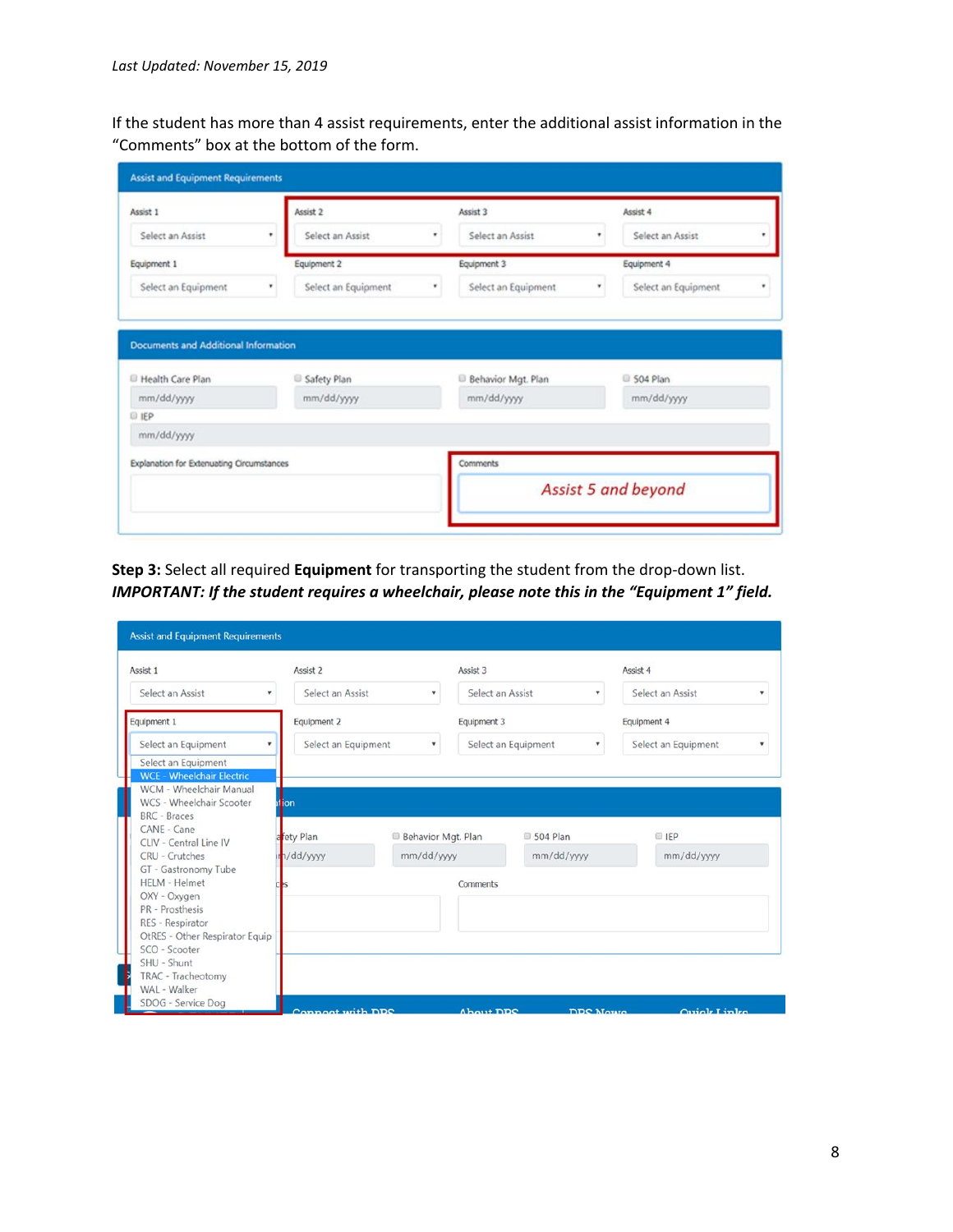If the student has more than 4 equipment requirements, enter the additional equipment information in the "Comments" box at the bottom of the form.

| Assist 1                                                                                | Assist 2            |   | Assist 3            |    | Assist 4            |   |
|-----------------------------------------------------------------------------------------|---------------------|---|---------------------|----|---------------------|---|
| Select an Assist<br>٠                                                                   | Select an Assist    | ٠ | Select an Assist    | ۳. | Select an Assist    | ٠ |
| Equipment 1                                                                             | Equipment 2         |   | Equipment 3         |    | Equipment 4         |   |
| Select an Equipment                                                                     | Select an Equipment |   | Select an Equipment |    | Select an Equipment |   |
|                                                                                         | Safety Plan         |   | Behavior Mgt. Plan  |    | S04 Plan            |   |
|                                                                                         |                     |   |                     |    |                     |   |
| Documents and Additional Information<br>Health Care Plan<br>mm/dd/yyyy<br><b>ID IEP</b> | mm/dd/yyyy          |   | mm/dd/yyyy          |    | mm/dd/yyyy          |   |
| mm/dd/yyyy                                                                              |                     |   |                     |    |                     |   |
| Explanation for Extenuating Circumstances                                               |                     |   | Comments            |    |                     |   |

# **DOCUMENTS & ADDITIONAL COMMENTS**

**Step 1:** Indicate if the student has a **Health Care Plan, Safety Plan, Behavior Management Plan,** and/or **504 Plan** by checking the corresponding box. If a box is checked, you must enter the most current date of the plan in question.

| <sup>86</sup> Health Care Plan                    |            | Safety Plan |                         |            | <sup>2</sup> Behavior Mgt. Plan | 504 Plan |  |  |          |
|---------------------------------------------------|------------|-------------|-------------------------|------------|---------------------------------|----------|--|--|----------|
| 01/07/2019                                        |            | mm/dd/yyyy  | 01/11/2019              | mm/dd/yyyy |                                 |          |  |  |          |
| E IEP                                             |            |             |                         |            |                                 |          |  |  |          |
|                                                   | mm/dd/yyyy |             |                         |            |                                 |          |  |  | $\div$ v |
| $\left\vert \cdot\right\vert$ .<br>January 2019 - |            |             |                         | Comments   |                                 |          |  |  |          |
|                                                   |            |             | Sun Mon Tue Wed Thu Fri |            |                                 | Sat      |  |  |          |
| 30                                                | 33         |             | 2                       |            |                                 | 5        |  |  |          |
| 6                                                 |            | a           | э                       | 10         | 11                              | 12       |  |  |          |
| 13                                                | 14         | 15          | 16                      | 17         | 18                              | 19       |  |  |          |
| 20                                                | 21         | $22\,$      | 22                      | 24         | 25                              | 26       |  |  |          |
|                                                   | 28         |             | 29 30 31                |            | T                               | $-2^{-}$ |  |  |          |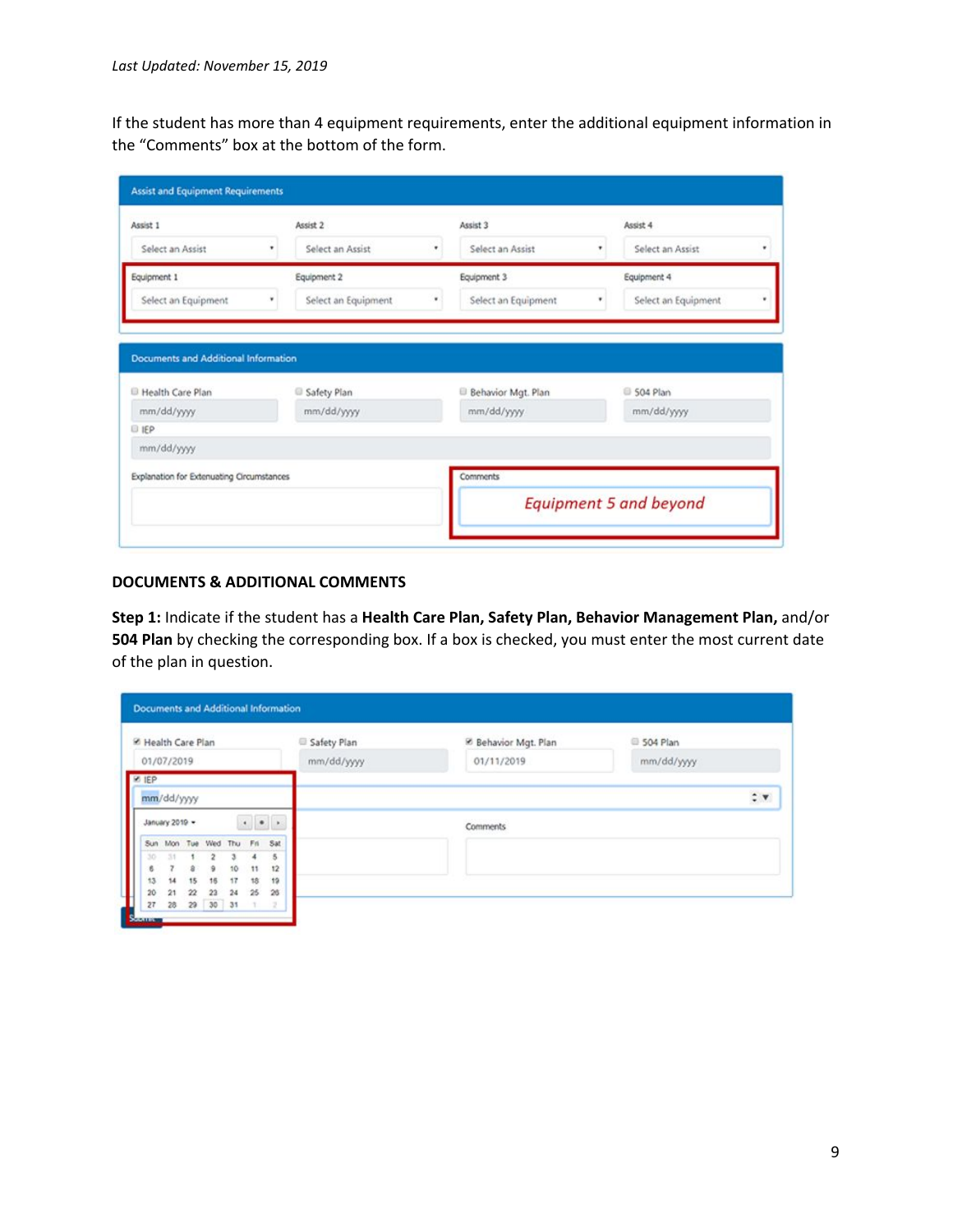**Step 2:** Use the "**Explanation for Extenuating Circumstances**" text box in special cases. This additional information will help answer questions for the ESY and Transportation Departments.

*Example:*

*1. Special Education student who is also a Foster Care or McKinney Vento student and resides outside of the DPS boundary*

| <b>E</b> Health Care Plan                 | Safety Plan | <sup>52</sup> Behavior Mgt. Plan | 2 504 Plan |
|-------------------------------------------|-------------|----------------------------------|------------|
| 01/07/2019                                | mm/dd/yyyy  | 01/11/2019                       | mm/dd/yyyy |
| <b>ER</b>                                 |             |                                  |            |
| 01/14/2019                                |             |                                  |            |
| Explanation for Extenuating Circumstances |             | Comments                         |            |
|                                           |             |                                  |            |
|                                           |             |                                  |            |

**Step 3:** Use the **Comments** text box if any additional information needs to be conveyed (e.g., additional assist notes, equipment notes, etc.)

| M Health Care Plan                        | Safety Plan | <sup>86</sup> Behavior Mgt. Plan | 2 504 Plan |
|-------------------------------------------|-------------|----------------------------------|------------|
| 01/07/2019                                | mm/dd/yyyy  | 01/11/2019                       | mm/dd/yyyy |
| <b>ER</b>                                 |             |                                  |            |
| 01/14/2019                                |             |                                  |            |
| Explanation for Extenuating Circumstances |             | <b>Comments</b>                  |            |
|                                           |             |                                  |            |

**Step 4:** Click the **Submit** button and you are done!

| Health Care Plan | Safety Plan | Behavior Mgt. Plan | 504 Plan   | P          |
|------------------|-------------|--------------------|------------|------------|
| mm/dd/yyyy       | mm/dd/yyyy  | mm/dd/yyyy         | mm/dd/yyyy | mm/dd/yyyy |
|                  |             |                    |            |            |
|                  |             |                    |            |            |